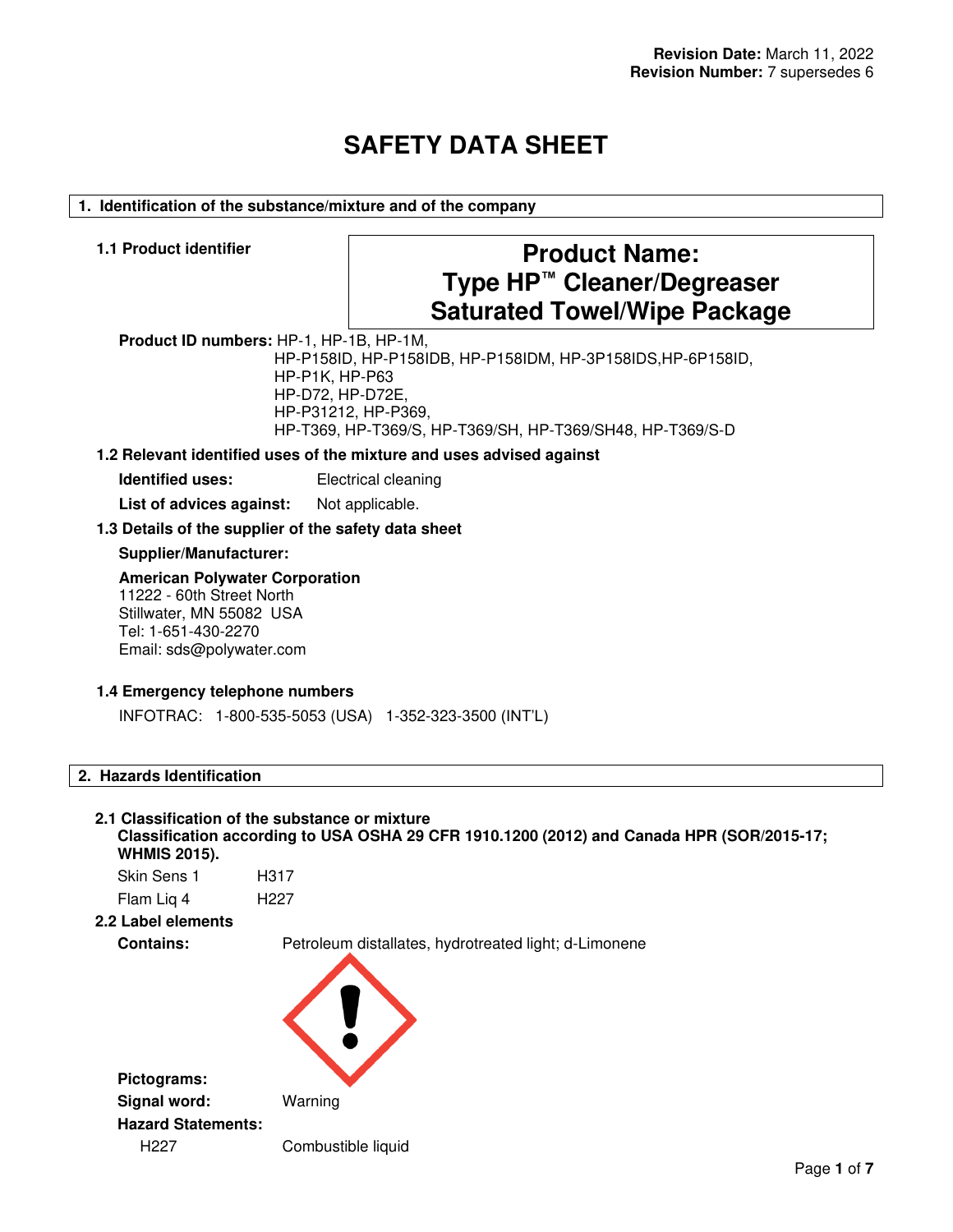| H317                             | May cause an allergic skin reaction.                                                 |
|----------------------------------|--------------------------------------------------------------------------------------|
| <b>Precautionary Statements:</b> |                                                                                      |
| P <sub>210</sub>                 | Keep away from flames and hot surfaces. No smoking.                                  |
| P <sub>261</sub>                 | Avoid breathing fumes.                                                               |
| P <sub>280</sub>                 | Wear protective gloves.                                                              |
| $P302 + P352$                    | IF ON SKIN: Wash with plenty of water.                                               |
| $P333 + P313$                    | If skin irritation or rash occurs: Get medical advice.                               |
| P363                             | Wash contaminated clothing before reuse.                                             |
| $P370 + P378$                    | In case of fire: Use water fog, foam, dry chemical or carbon dioxide for extinction. |
| $P403 + P235$                    | Store in a well-ventilated place. Keep cool.                                         |
| P <sub>501</sub>                 | Dispose of contents/container in accordance with local and national regulations.     |
| Notes:                           | Aspiration classification not applied due to the physical form of the product.       |
| 2.3 Other hazards:               | No information available.                                                            |
|                                  |                                                                                      |

# **3. Composition/Information on Ingredients**

| Comnonent<br>distillates.<br>Peuc<br>hvdrotreated<br>d light<br>nleum ،<br>1.1.1.1 | CAS #<br>64742-47-8 | EC #<br>265-1<br>149-8 | Wt.<br>%<br>100 |  |
|------------------------------------------------------------------------------------|---------------------|------------------------|-----------------|--|
| $A-I$                                                                              | . . <del>. .</del>  |                        | 10              |  |

# **4. First Aid Measures**

# **4.1 Description of first aid measures**

| <b>Eye Contact:</b>            | If eye irritation from exposure to vapors develops, move to fresh air. Flush eyes<br>with clean water. If irritation persists, seek medical attention. For direct eye<br>contact, flush with large quantity of water for 15 minutes. Seek medical attention. |
|--------------------------------|--------------------------------------------------------------------------------------------------------------------------------------------------------------------------------------------------------------------------------------------------------------|
| <b>Skin Contact:</b>           | Remove contaminated clothing; flush skin thoroughly with water. If irritation<br>occurs, seek medical attention.                                                                                                                                             |
| <b>Inhalation (Breathing):</b> | If irritation of nose or throat develops, move to fresh air. If irritation persists, seek<br>medical attention. If breathing is difficult, provide oxygen. If not breathing, give<br>artificial respiration. Seek immediate medical attention.               |
| Ingestion (Swallowing):        | Do not induce vomiting or give anything by mouth. If victim is drowsy or<br>unconscious, place on the left side with head down. Do not leave victim<br>unattended. Seek medical attention.                                                                   |

**4.2 Most important symptoms and effects, both acute and delayed** Refer to Section 11 for more information.

# **4.3 Indication of immediate medical attention and special treatment needed.**

No information available.

# **5. Firefighting Measures**

#### **5.1 Extinguishing media:**

Carbon dioxide, water fog, dry chemical or foam.

# **5.2 Special hazards arising from the substance or mixture**

#### **Hazardous decomposition and by-products:**

Burning generates CO, CO<sub>2</sub> and smoke. Smoke may be acrid and fumes irritating.

#### **5.3 Advice for firefighters**

Wear full protective clothing, including self-contained, positive pressure or pressure-demand breathing apparatus. Sealed container can build up pressure when exposed to high heat. Use water spray to cool fire exposed containers.

# **6. Accidental Release Measures**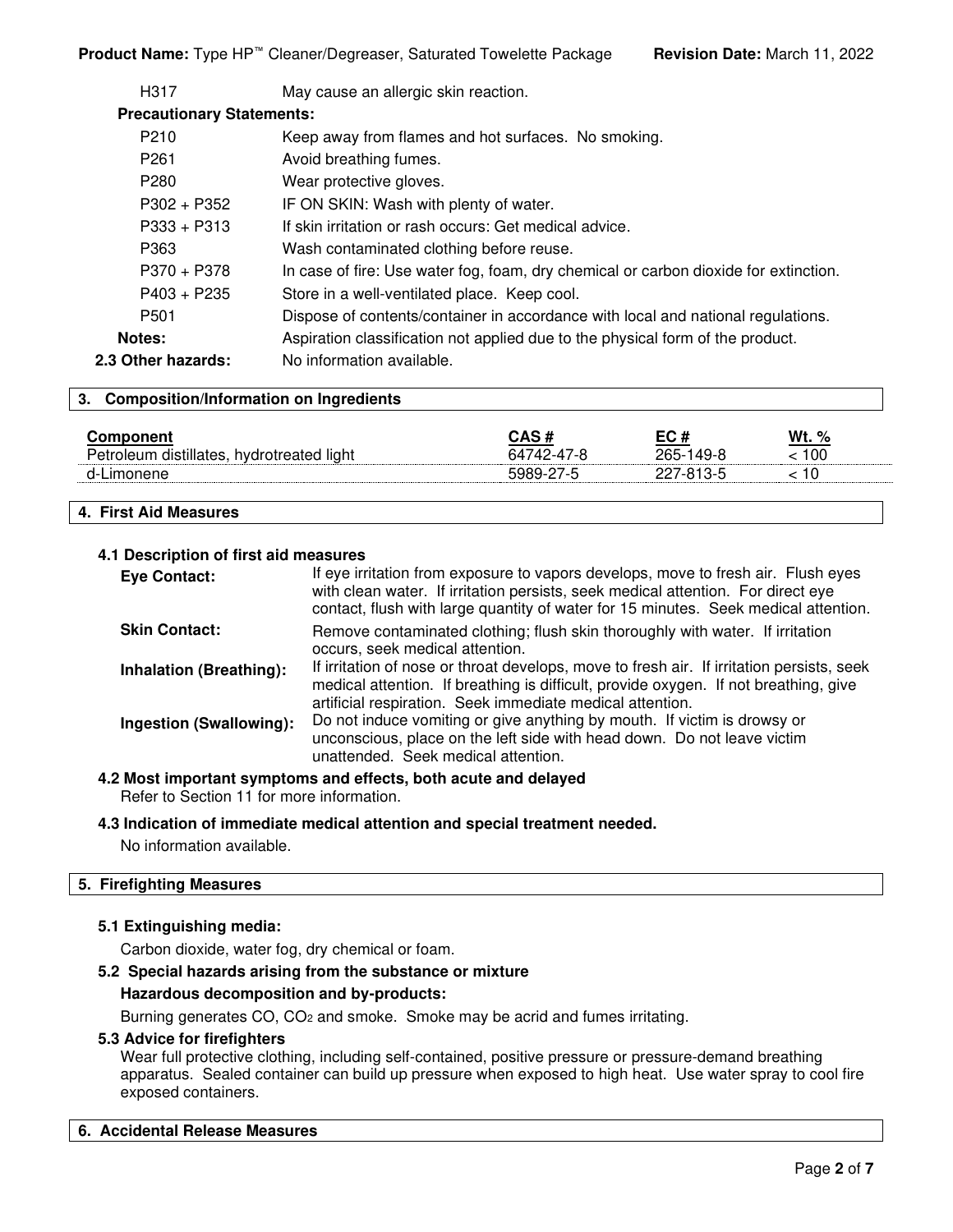# **6.1 Personal precautions, protective equipment and emergency procedures:**

Keep away from heat/sparks/open flames/hot surfaces. No smoking. Limited spill hazard with saturated towel package.

#### **6.2 Environmental precautions:**

Avoid release to the environment.

# **6.3 Methods materials for containment and cleaning up:**

Collect towel and absorb any excess material with sand or absorbents.

#### **6.4 Reference to other sections:**

Refer to Sections 4, 5, 8, and 13 for more information.

#### **7. Handling and Storage**

#### **7.1 Precautions for safe handling**

Keep away from heat/sparks/open flames/hot surfaces. No smoking. Avoid breathing vapors or spray. Do not get in eyes, on skin, or on clothing. Do not eat, drink or smoke when using this product. Wash thoroughly after handling. Wash contaminated clothing before reuse. For industrial or professional use only. Avoid contact with oxidizing agents (e.g. chlorine, chromic acid etc.)

#### **7.2 Conditions for safe storage, including incompatibilities**

Store in a well-ventilated place. Keep container tightly closed. Keep cool. Store away from acids and oxidizing agents.

# **7.3 Specific end uses**

See technical data sheet on this product for further information.

# **8. Exposure Controls / Personal Protection**

#### **8.1 Control parameters**

**Exposure limits and recommendations:** 

#### **Petroleum Distillates, hydrotreated light (64742-47-8)**

| <b>Country/Source</b>                                                               | Long-term exposure limit -<br>8 hr. TWA                                  | Short-term exposure limit -<br>$15 \text{ min}$ |
|-------------------------------------------------------------------------------------|--------------------------------------------------------------------------|-------------------------------------------------|
| Manufacturer, RCP* TWA                                                              | 1200 mg/m <sup>3</sup>                                                   |                                                 |
| USA, ACGIH TWA                                                                      | Not established                                                          | Not established                                 |
| USA, OSHA PEL                                                                       | 2000 mg/m <sup>3</sup> , 500 ppm<br>(as petroleum distillates (naphtha)) |                                                 |
| <b>British Columbia</b>                                                             | 200 mg/m <sup>3</sup>                                                    |                                                 |
| Alberta, Quebec, Yukon,<br>Saskatchewan, Ontario*                                   | Not established                                                          |                                                 |
| D-Limonene (5989-27-5)                                                              |                                                                          |                                                 |
| <b>Country/Source</b>                                                               | Long-term exposure limit -<br>8 hr. TWA                                  | Short-term exposure limit -<br>$15 \text{ min}$ |
| USA ACGIH TWA                                                                       | Not established                                                          | Not established                                 |
| USA OSHA PEL<br>Alberta, Quebec, Yukon,<br>British Columbia,                        | Not established                                                          | Not established                                 |
| Saskatchewan, Ontario*<br>* reciprocal calculation procedure for total hydrocarbons | Not established                                                          | Not established                                 |

\*\* Manitoba, Newfoundland and Labrador, Nova Scotia, and Prince Edward Island are all based on the current ACGIH TLVs. New Brunswick is based on an older version ACGIH. Nunavet and Northwest Territories are based heavily on current ACGIH TLVs.

# **8.2 Exposure controls**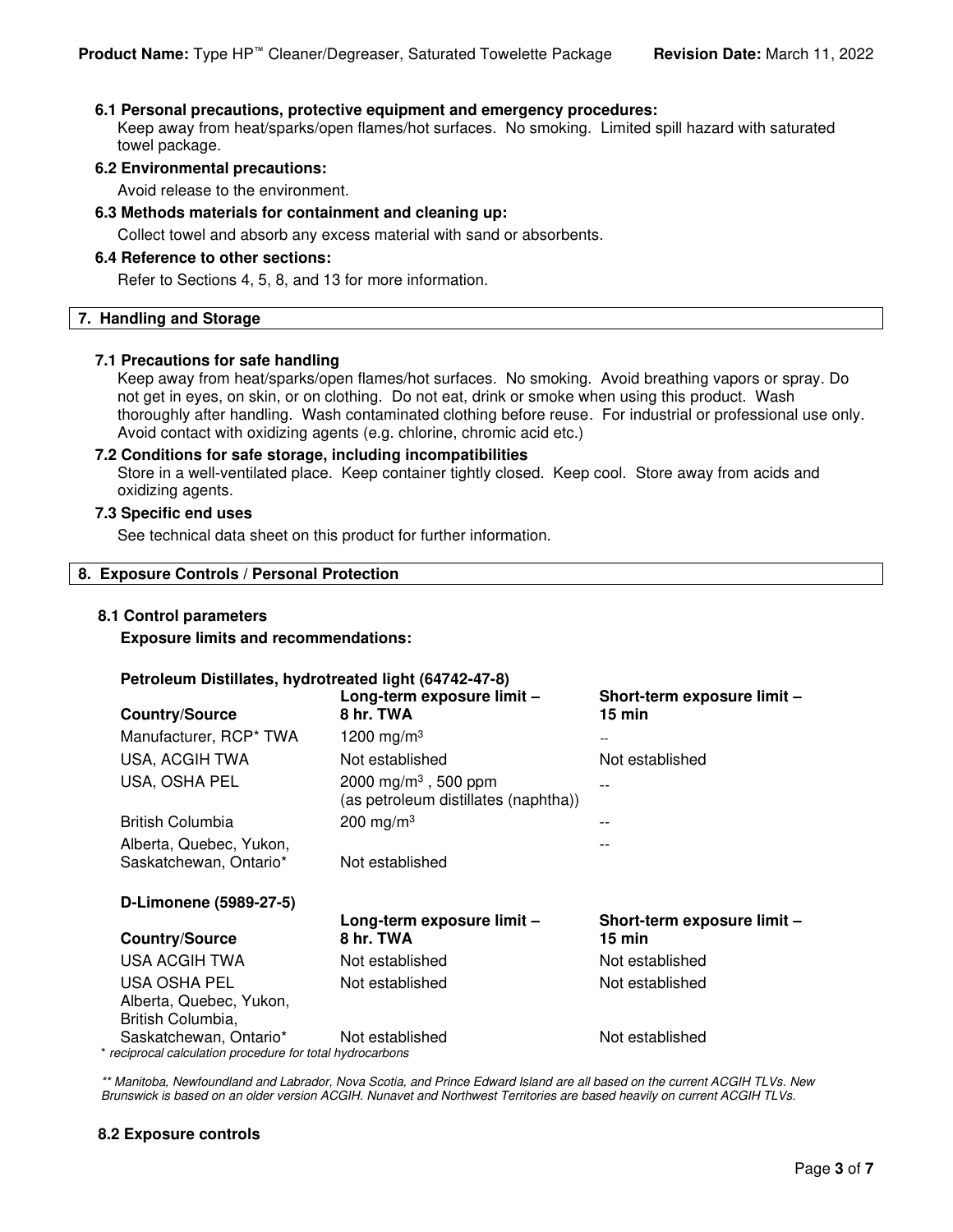# **Respiratory protection:**

Normal ventilation is adequate. Towelette limits solvent vapor exposure. If exposure exceeds recommended limits, respirator protection is recommended. Use a respirator or gas mask with cartridges for organic vapors (NIOSH or CE approved) with particulate pre-filter, P100 or AP2.

#### **Protective gloves:**

For repeated or prolonged skin contact, the use of impermeable gloves is recommended to prevent drying and possible irritation.

| Suggested Material:  | Nitrile Rubber                                                                  |
|----------------------|---------------------------------------------------------------------------------|
| Suggested Thickness: | For short term contact (<15 minutes), splashes use 0.2 mm. For full contact use |
|                      | $0.4 \text{ mm}$                                                                |

Exact break-through time has not been determined. Guidance is based on similar chemistry/material. Maximum wearing time should be determined based on 50 % of the penetration time determined by EN 374 part III.

# **Eye protection:**

None necessary. Wipe package eliminates splash hazard. Do not allow wipe/towel to directly contact eyes.

# **Other protective equipment:**

It is suggested that a source of clean water be available in work area for flushing eyes and skin. Impervious clothing should be worn as needed.



# **9. Physical and Chemical**

# **9.1 Information of basic physical and chemical properties (bulk liquid)**

| Appearance:                        | Clear, colorless liquid with a very light citrus scent. |
|------------------------------------|---------------------------------------------------------|
| <b>Odor threshold:</b>             | Not available                                           |
| pH:                                | Does not apply                                          |
| <b>Freezing point:</b>             | <-58°F (<-50°C)                                         |
| <b>Boiling point:</b>              | 365°F (185°C) Initial                                   |
| <b>Flash point:</b>                | >140°F (>60.5°C), Closed Cup (PMCC)                     |
| <b>Evaporation rate:</b>           | $< 0.1$ (n-butyl acetate = 1)                           |
| Flammability (solid, gas):         | Not applicable to liquids                               |
| <b>Upper/lower flammability or</b> |                                                         |
| explosive limits:                  | $LEL = 0.7\%$ UEL = 6.1%-7.0%                           |
| Vapor pressure:                    | <1 mm Hg < 134 Pa @ 20 °C                               |
| Vapor density (Air = $1$ ):        | > 1.0                                                   |
| Specific gravity ( $H_2O = 1$ ):   | 0.79                                                    |
| <b>Solubility in water:</b>        | Nil                                                     |
| <b>Partition coefficient: n-</b>   |                                                         |
| octanol/water:                     | Not available                                           |
| Auto-ignition temperature:         | Not available                                           |
| <b>Decomposition temperature:</b>  | Not available                                           |
| <b>Viscosity:</b>                  | Not available                                           |
| 9.2 Other Information              |                                                         |
| Volatiles (Weight %):              | 100%                                                    |
| <b>VOC Content:</b>                | 790 g/l                                                 |
| 10. Stability and Reactivity       |                                                         |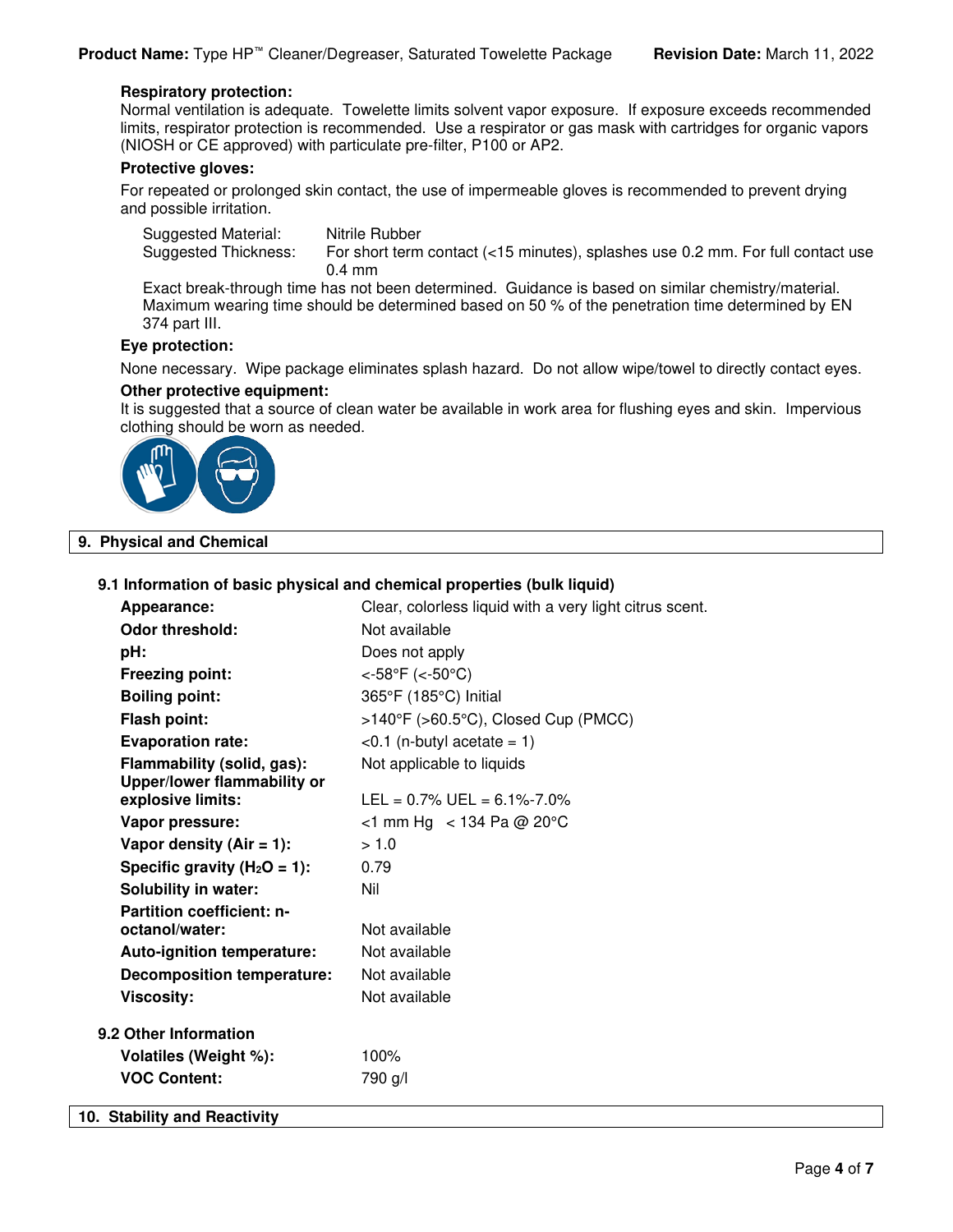# **10.1 Reactivity:**

See remaining headings in Section 10.

# **10.2 Chemical stability:**

Stable

# **10.3 Possibility of hazardous reactions:**

None known.

# **10.4 Conditions to avoid:**

Avoid heat, flame, and sparks.

# **10.5 Incompatible materials :**

Strong oxidizing agents.

# **10.6 Hazardous decomposition products:**

Carbon dioxide, carbon monoxide.

# **11. Toxicological Information**

# **11.1 Information on toxicological effects:**

# **Acute toxicity**

# **Eye contact:**

Direct eye contact may cause eye irritation. This irritation is minimal and expected to be transient.

# **Skin contact:**

Prolonged or repeated skin exposure can remove oils, causing redness, drying and cracking. Persons with pre-existing skin disorders may be more susceptible to skin irritation from this material.

# **Irritation and Sensitization Potential:**

Product may be irritating to skin and eyes. It may cause an allergic skin reaction.

# **Inhalation (Breathing):**

Concentrated petroleum solvent vapors may cause irritation of the nose and throat. Prolonged exposure to excessively high vapor concentrations can result in central nervous system depression (e.g., drowsiness, dizziness, loss of coordination, and fatigue). Persons with impaired lung function may experience additional breathing difficulties due to the irritant properties of this material.

# **Ingestion:**

Ingestion of large quantities may cause irritation of the digestive tract, nervous system depression (e.g., drowsiness, dizziness, loss of coordination, and fatigue).

# **Toxicity to Animals:**

| Petroleum distillates, |                                               |
|------------------------|-----------------------------------------------|
| hydrotreated light:    | $LD_{50}$ (oral rat) >5000 mg/kg              |
|                        | LD <sub>50</sub> (dermal rabbit) > 2000 mg/kg |
|                        | $LC_{50}$ (inhl rat) > 4.3 mg/L, 4 hours      |
| d-Limonene:            | $LD_{50}$ (oral rat) >5000 mg/kg              |
|                        | $LD_{50}$ (dermal rabbit) 5000 mg/kg          |
|                        | RD <sub>50</sub> 1000 ppm                     |

# **Aspiration hazard**

Liquid solvent has an aspiration hazard. This route of exposure is not expected for towelette form.

# **Chronic Exposure:**

| <b>Reproductive Toxicity:</b>                          | Not available.     |
|--------------------------------------------------------|--------------------|
| <b>Mutagenicity:</b>                                   | Not available.     |
| Teratogenicity:                                        | Not available.     |
| <b>Specific Target Organ</b><br><b>Toxicity (STOT)</b> | No end point data. |
| <b>Toxicologically Synergistic</b><br><b>Products:</b> | Not available.     |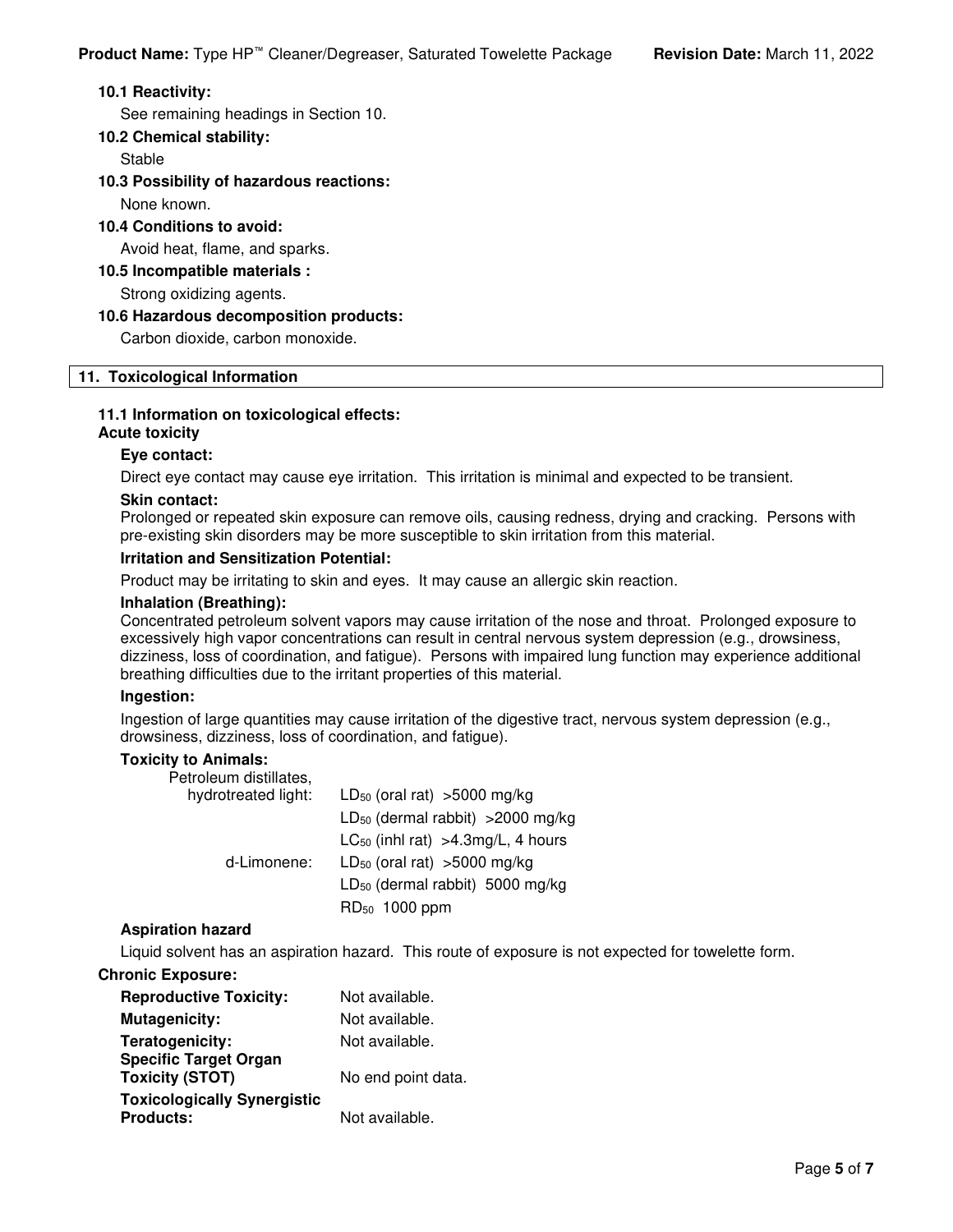**Carcinogenic Status:** This substance has not been identified as a carcinogen or probable carcinogen by NTP, IARC, or OSHA, nor have any of its components.

# **12. Ecological Information**

| <b>Ecotoxicity:</b>                                | No information available.                                                      |
|----------------------------------------------------|--------------------------------------------------------------------------------|
| <b>Aquatic Toxicity:</b>                           | No information available.                                                      |
| 12.2 Persistence and degradability:                | Expected to be biodegradable.                                                  |
| 12.3 Bioaccumulation potential:                    | No information available                                                       |
| 12.4 Mobility in soil:                             | No information available.                                                      |
| 12.5 Results of PBT and vPvB<br><b>Assessment:</b> | This product is not, nor does it contain a substance that is a PBT or<br>vPvB. |
| 12.6 Other adverse effects:                        | None known.                                                                    |

# **13. Disposal Considerations**

Dispose of product in accordance with National and Local Regulations.

#### **14. Transport Information**

| <b>UN Number:</b>               | Not Listed     |
|---------------------------------|----------------|
| <b>UN Proper shipping name:</b> | Not Applicable |
| Transport hazard class(es):     | Not Applicable |
| Packing group:                  | Not Applicable |
| <b>Environmental hazards:</b>   | None known     |
| <b>Special precautions:</b>     | None known     |
| TDG:                            | Not Regulated  |
| ICAO/IATA-DGR:                  | Not Regulated  |
| IMDG:                           | Not Regulated  |
| <b>ADR/RID:</b>                 | Not Regulated  |

# **15. Regulatory Information**

**15.1 Safety, health and environmental regulations/legislation specific for the substance or mixture** 

#### **USA Federal and State**

All components are listed on the TSCA inventory.

| <b>Hazard Categories for SARA</b>                           | <b>Acute</b>                  | <b>Chronic</b>             | <b>Fire</b>    | <b>Pressure</b> | Reactive             |
|-------------------------------------------------------------|-------------------------------|----------------------------|----------------|-----------------|----------------------|
| Section 311/312 Reporting                                   | N <sub>0</sub>                | No                         | Yes            | No              | No.                  |
|                                                             |                               | <b>CERCLA/SARA Sec 302</b> |                |                 | SARA Sec. 313        |
| <b>Components</b>                                           | <b>Hazardous Substance RQ</b> |                            | <b>EHS TPQ</b> |                 | <b>Toxic Release</b> |
| Components are not affected by these Superfund regulations. |                               |                            |                |                 |                      |

| <b>NFPA Ratings:</b> | Health:     |  |
|----------------------|-------------|--|
|                      | Fire:       |  |
|                      | Reactivity: |  |

National Fire Protection Association (NFPA) hazard ratings are designed for use by emergency response personnel during spill, fire or similar emergencies. Hazard ratings are based on physical and toxic properties of combustion or decomposition.